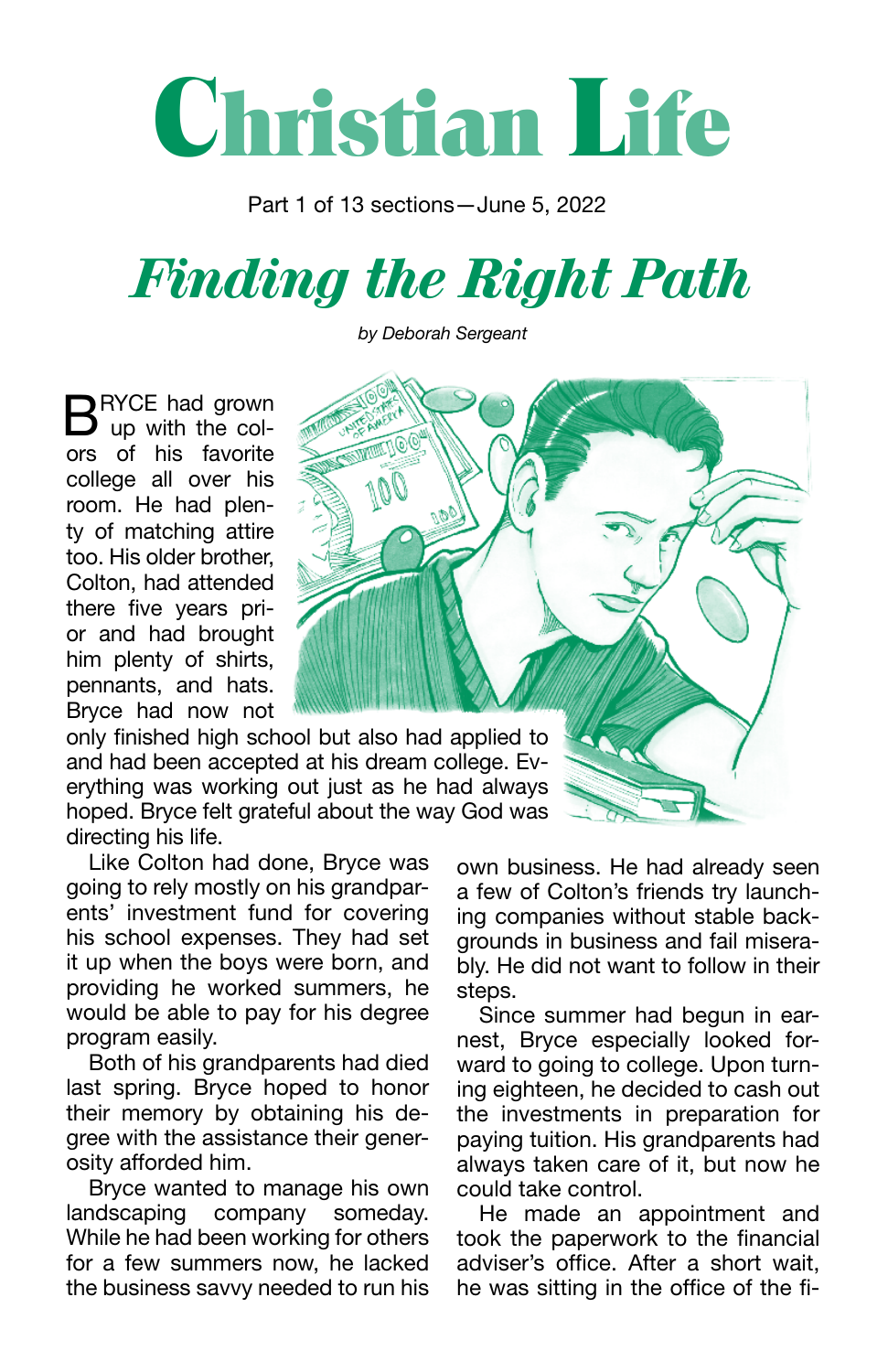nancial adviser, who entered the information from Bryce's paperwork. After a few moments, the adviser's frown worried Bryce.

"It looks like the investments your grandparents made have struggled in recent years," he said gently, as if to soften the blow.

Bryce felt a growing unease deep in his gut.

"Struggled? How?"

"It seems they invested in some companies that did not do as well as we would hope," the adviser said. "I'm terribly sorry. I'm sure you're expecting more than \$3,000, but that's just about all you have left."

Bryce felt sucker punched. For several, long, sickening moments, the room spun around him.

"I'm guessing this was your college fund?"

Bryce nodded.

"I advised a savings plan that's safer, more reliable than this one. That's what we started for Colton. But your grandparents didn't have as much money to invest when you came along. Their business had a significant downturn about the time you were born. I think they hoped

**Vol. 118 June, July, August 2022 No. 3**

**CHRISTIAN LIFE—Published Quarterly SUMMER QUARTER**

**Editor in Chief: Kenneth Sponsler** 

**Rev. W. B. Musselman, Founder**

Quarterly Price, \$5.00 Each\*.

*\*shipping and handling extra*

This material is part of the "Christian Life Series," copyright © 2022 by Union Gospel Press. All rights reserved. No portion of this publication may be reproduced in any form or by any means without written permission from Union Gospel Press, except as permitted by United States copyright law. Edited and published quarterly by The Incorporated Trustees of the Gospel Worker Society, Union Gospel Press Division. Mailing address: P.O. Box 301055, Cleveland, Ohio 44130-0915. Phone: 216-749-2100. www.uniongospelpress.com

to make up for the lack of money by making riskier investments. I'm sorry it didn't work out."

Bryce completed the funds transfer and left quickly. It seemed as if both the fund and his future had just evaporated.

At home, he spilled out the story to his mother.

"I wish Dad and I could pay for it," she said softly. "We'll cosign for a loan, if that will help."

Bryce had thought of that too; however, loans required repayment, and starting a business would mean even more expenses in addition to that. He flung himself onto the couch and buried his face in his hands. It seemed he had no easy way to go to school this fall—or ever.

Colton showed up for dinner unannounced, as he often did. As the family settled in to eat after prayer, the usual brotherly banter between Bryce and his brother was noticeably missing. Mom must have told Colton.

Finally, Colton spoke up. "Hey, I'm really sorry about the college fund."

"Well, don't be. It's not like what I want matters," Bryce quipped. Wide eyes from all around the table met his. "I just want to poke around in the dirt, so why should anyone care?"

"Bryce, no one ever said that," Dad cautioned.

"But you're thinking it," Bryce said. "You don't think I have a chance to start a real business, so why should you care?"

Bryce stormed from the table. He knew he was acting childish. Yet, his late grandparents should have known better! Even half of what Colton received would be better than \$3,000.

Maybe he should just go for it, take out the loans, and hope for the best. He pulled out his phone and entered